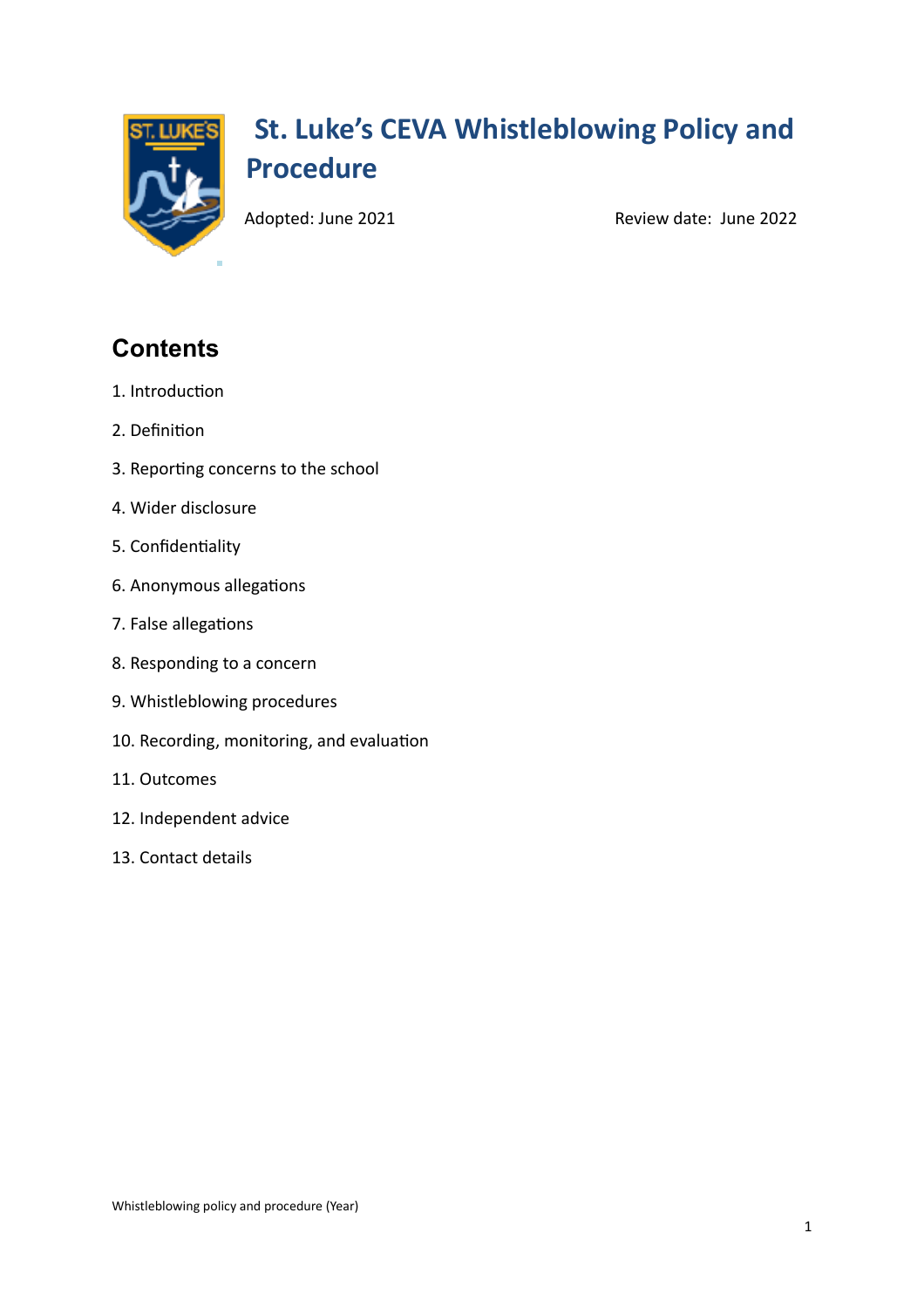# **1. Introduction**

*St. Luke's* **is dedicated to providing the utmost care for its pupils and staff. We aim to ensure that all members of the school community feel safe in the knowledge that they can voice any concerns in confidence and that they will be taken seriously and dealt with appropriately.** 

**Staff who are concerned about the conduct of a colleague towards a pupil are undoubtedly placed in a very difficult position. They may worry that they have misunderstood the situation and they will wonder whether a report could jeopardise their colleague's career. All staff must remember that the welfare of the child is paramount. This policy enables staff to raise concerns or allegations in confidence and for a sensitive enquiry to take place.** 

*St. Luke's* **takes responsibility for ensuring that all staff are aware of whistleblowing policy and procedures, and made to feel comfortable that they can voice their concerns no matter what the circumstances.**

# **2. Definition of 'whistleblowing'**

**Whistleblowing inside the workplace is defined as the reporting by workers or ex-workers of wrongdoing, such as fraud, malpractice, mismanagement, breach of health and safety law, or any other illegal or unethical act either on the part of management, the governing body or fellow employees. Workers may include volunteers, contractors and outside agencies or others.**

## **3. Reporting concerns to the school**

**If you have a concern about another member of staff you should report it to a member of the school leadership team, the designated person for safeguarding, or the headteacher. Complaints about the headteacher should be reported to the chair of governors.** 

**All concerns will be listened to and taken seriously by the school. If you are in any doubt as to whether a concern is valid, you should report it, and the school can decide to what extent it needs to be investigated.**

## **4. Wider disclosure**

**We encourage all our staff to follow the internal procedures outlined in this policy, but understand that in some cases you may feel it is necessary to take your concerns to external agencies. This should, however, be done only as a last resort. Staff should only approach external agencies regarding their concerns without discussing them internally first if:**

- **they feel that they are being discriminated against and that there is no internal authority that can be contacted with trust**
- **they reasonably believe that they will be victimised if they follow internal procedures for whistleblowing**
- **they believe that the concern that they have raised has not been taken seriously or acted upon correctly.**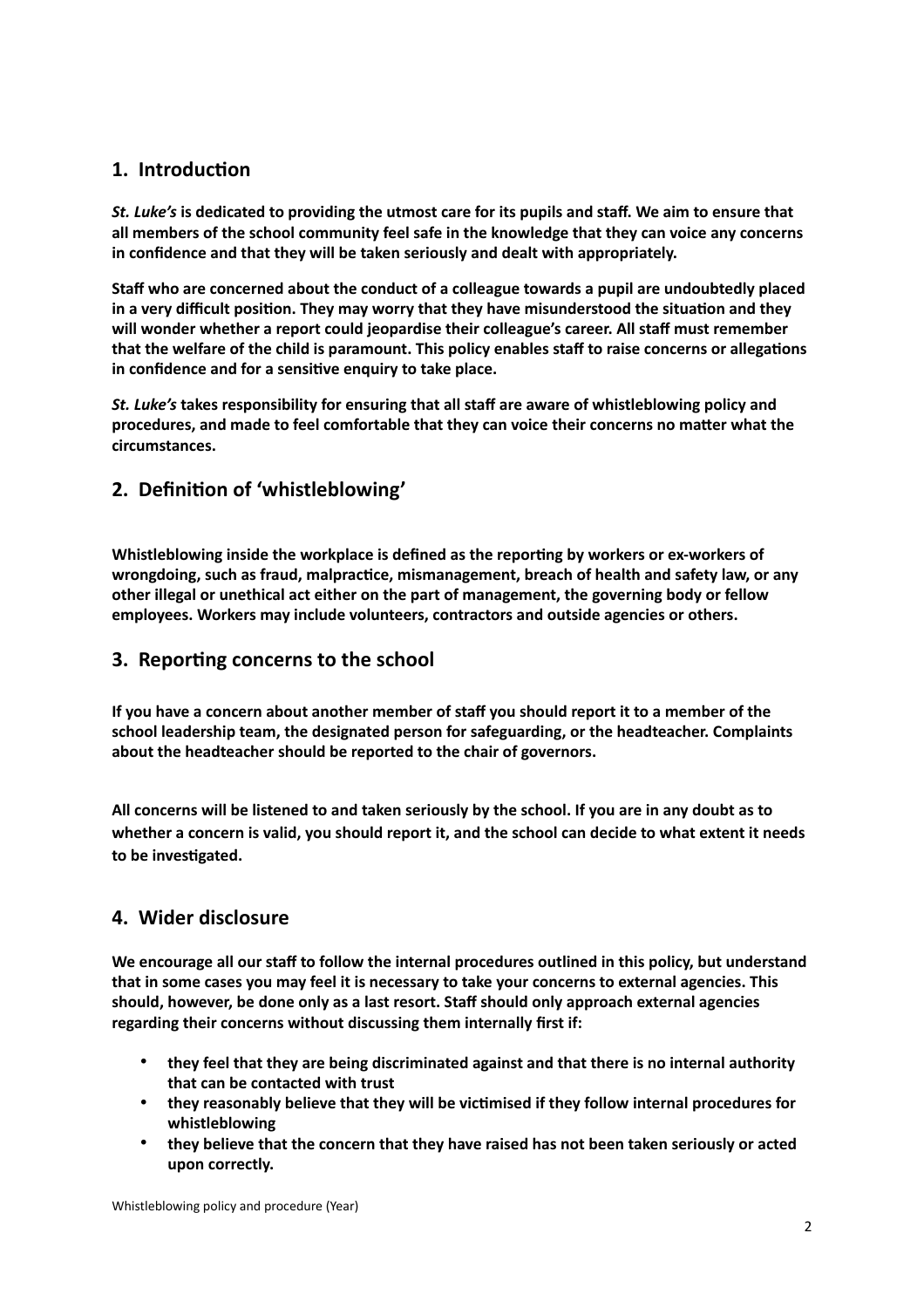**We urge staff who take their concerns to external agencies to be careful not to disclose any confidential information. Information that is confidential and should therefore not be disclosed should be outlined in your contract of employment. Note: it is against the law to publish any information which may lead to the identification of a teacher who is subject to an allegation.**

**The authorities that may be of help to you are:** 

- *Children's Social Care Services*
- *Police*
- *NSPCC*
- *Health & Safety Executive*
- *Audit Commission*
- *Local Citizens Advice Bureau*
- *Relevant professional bodies or regulatory organisations*
- *Department for Education*
- *Ofsted*

## **5. Confidentiality**

**All concerns will be treated in confidence, and the school is committed to protecting the identity of whistleblowers as far as is possible. However, in some circumstances this may not be possible to do this, for example: if it will prevent a thorough investigation taking place; if there is reason to reveal the name by law; if the whistleblower has to give evidence at any hearings.**

**In cases where identities are revealed for whatever reason, the school will do its best to support all parties involved and protect them from discrimination and victimisation.** 

**Confidentiality is a priority throughout any investigation, and continues to be once the investigation is over, and we urge staff to closely follow all guidelines relating to confidentiality. Any member of staff that has acted knowingly against this, or revealed confidential information unnecessarily or for vicious reasons, may face prosecution.**

## **6. Anonymous allegations**

**We would encourage staff to put their name to concerns made as it will aid a more thorough investigation. However, the school will investigate all anonymous allegations seriously; following the proceedings outlined in this policy as far as is possible.** 

## **7. False allegations**

*St. Luke's* **encourages all of its staff to voice their concerns and allegations safe in the knowledge that those who make allegations in good faith that do not prove to be true will not be reprimanded.**

**The school may take disciplinary action against staff who make claims that are found to be knowingly false, malicious, or for personal gain.**

## **8. Responding to a concern**

**The school will investigate all allegations and concerns but the act of investigation does not indicate that the school has accepted the allegations as true.**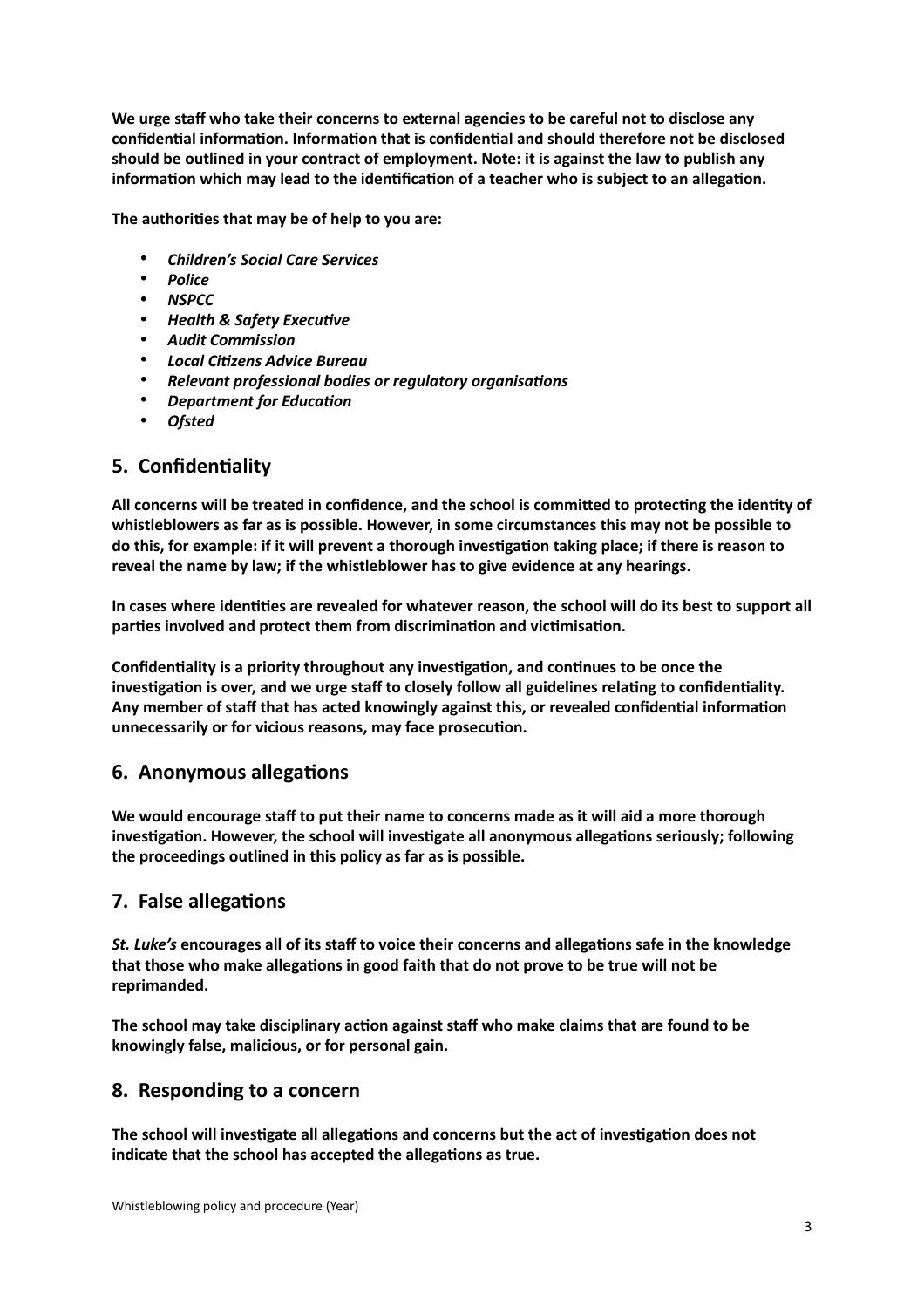**Usually, the first course of action will be one of the following:**

- **an investigation by managers, internal audit, or through the disciplinary process**
- **an investigation under other procedures such as child/adult protection**
- **an investigation under procedures designed to deal with allegations made against professionals**
- **a referral to the police**
- **a referral to the external auditor or other external investigation**
- **an investigation under other forms of prosecution and inspection such as the protection of public health and safety**
- **a referral to an independent investigator.**

**Any concerns that fall under specific procedures will be followed up as described in their specific policy, e.g., child protection and safeguarding issues will be followed up as described in the school's Early Help Safeguarding & Child Protection policy.**

#### **9. Whistleblowing procedures**

#### **9.1 The role of the whistleblower**

**Concerns will usually be dealt with in this way:**

- **1. Staff will raise their concern with their manager, either in person or in writing. If their manager is the subject of the concern, they should go straight to the headteacher. If the complaint is about the headteacher then they should go straight to the Chair of Governors. Staff will be dealt with in confidence and invited to an interview to discuss the allegation. Staff can go straight to the chair of governors with their concern (if not about the HT) but they will be asked to explain why they did not feel comfortable taking it to a member of their leadership team.**
- **2. The member of the leadership team that has heard the concern will decide upon the next course of action. If they decide that it is a genuine concern, and that it is appropriate to follow the whistleblowing procedure, they may take the matter to the headteacher or the chair of the governing body.**
- **3. If there is any reason that the member of staff making the complaint or raising the concern feels that they are unable to speak any member of the school or governing body, they should contact the Local Authority Designated Officer (LADO) at Newham Nick Pratt.**

#### **9.2 Role of the leadership team**

#### *Hold an interview*

**Once an allegation has been brought to their attention, the senior staff member, headteacher or chair of governors will hold an interview with the person making the allegation, in confidence. This will take place immediately if there is concern that a child is at risk of harm, or within** *10 days* **if this is not the case. During this interview they will:**

- **get as much information about the basis of the allegation as they can, and will record what is discussed**
- **discuss the next action points and steps that will be taken with the staff member who has raised the allegation, and ensure that they fully understand what is going to happen; if the**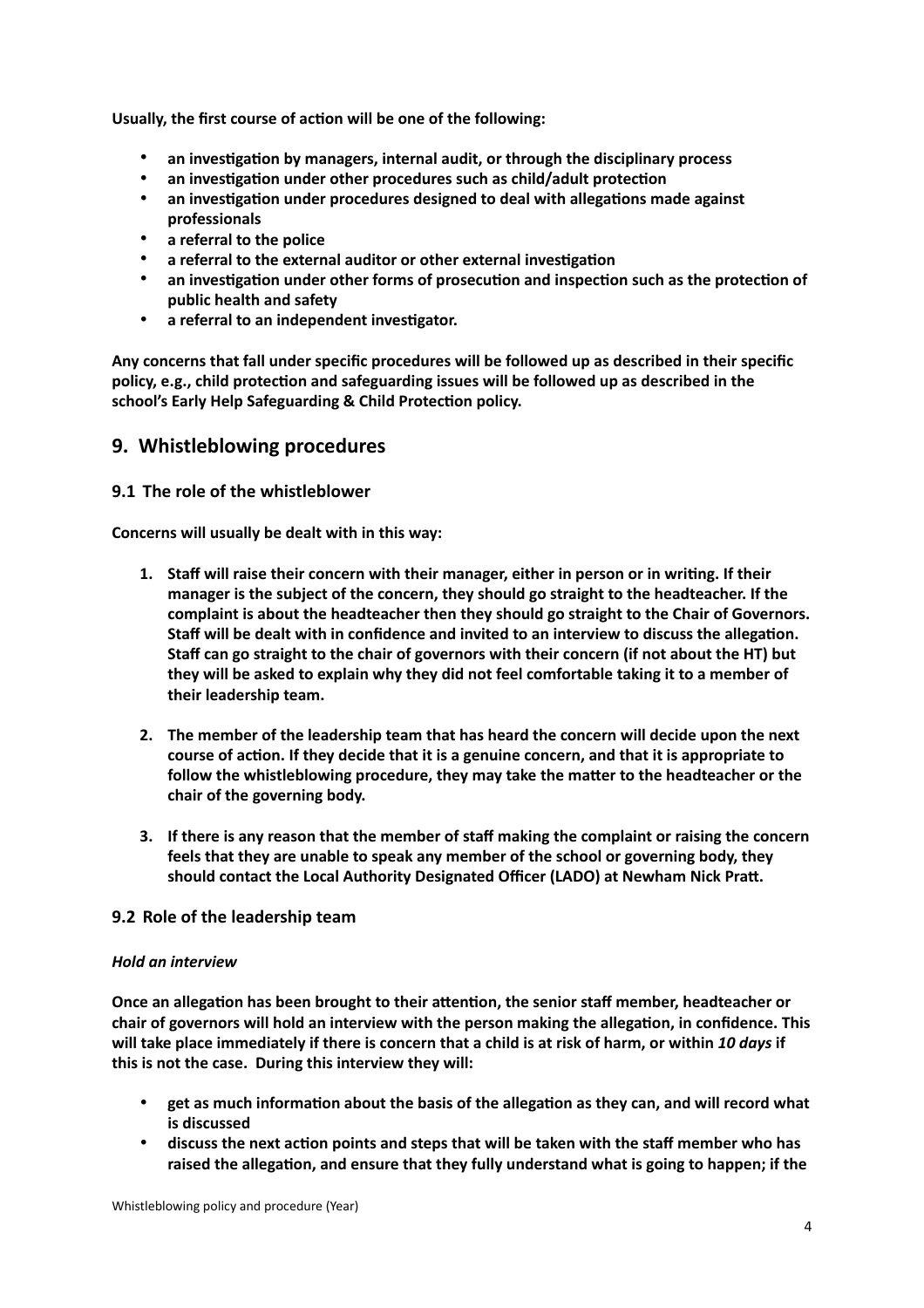**standard whistleblowing procedure is not going to be followed, this should be explained and an alternative procedure outlined**

• **provide support to the whistleblower; they may be worried about their position, getting someone else into trouble, or what they suspect may be happening.**

**Staff may want to seek the support of their trade union when going through whistleblowing procedures. Staff are allowed to take a representative from their trade union to their interview and subsequent meetings.**

#### *Decide on a course of action*

**If there is cause for concern once the interview has been carried out, the leading member of staff will take the information that they have recorded to the headteacher (or chair of governors if the headteacher is of concern).**

**If it is decided that no further action will be taken this will be explained to the whistleblower within** *5 working days***. This may be because:**

- **the leadership member does not feel that there is enough evidence to warrant a continued investigation and that is unlikely that any malpractice has occurred or will occur**
- **there is a belief that the whistleblower is not acting in good faith**
- **the matter has already been raised and is being investigated.**

**The headteacher, if not already involved, will be informed of the concern even if no further action is to be taken.**

#### **9.3 Role of the headteacher and governing body**

**The person who receives the report – whether it is the headteacher or chair of governing body – must act on the concern fully. If there is a good reason not to, this will be explained at the next governing body meeting and reported back to the whistleblower.**

**The headteacher or chair of governors will decide whether any external authorities need to be reported to on the matter, or whether it is a case for internal investigation.**

**The decision and progress of the case will be reported back to the leadership member involved, and this will be reported by them to the whistleblower.**

**The outcomes of any investigations will be reported to the whistleblower in writing to their home address within** *10 days.* **If they do not receive any information and this time has passed, they may appeal for information through their manager or** *[relevant external authorities]***.**

## **10. Recording, monitoring and evaluation**

**All staff concerned and involved with any allegation or investigation should keep good records of meetings they attend, discussions that are held, and any outcomes or action points that have been decided.**

**The headteacher** *[and/or governing body]* **will review and evaluate all allegations, how they have been dealt with, and their outcomes, to prevent similar future cases, and ensure that procedures are being used correctly and are effective.**